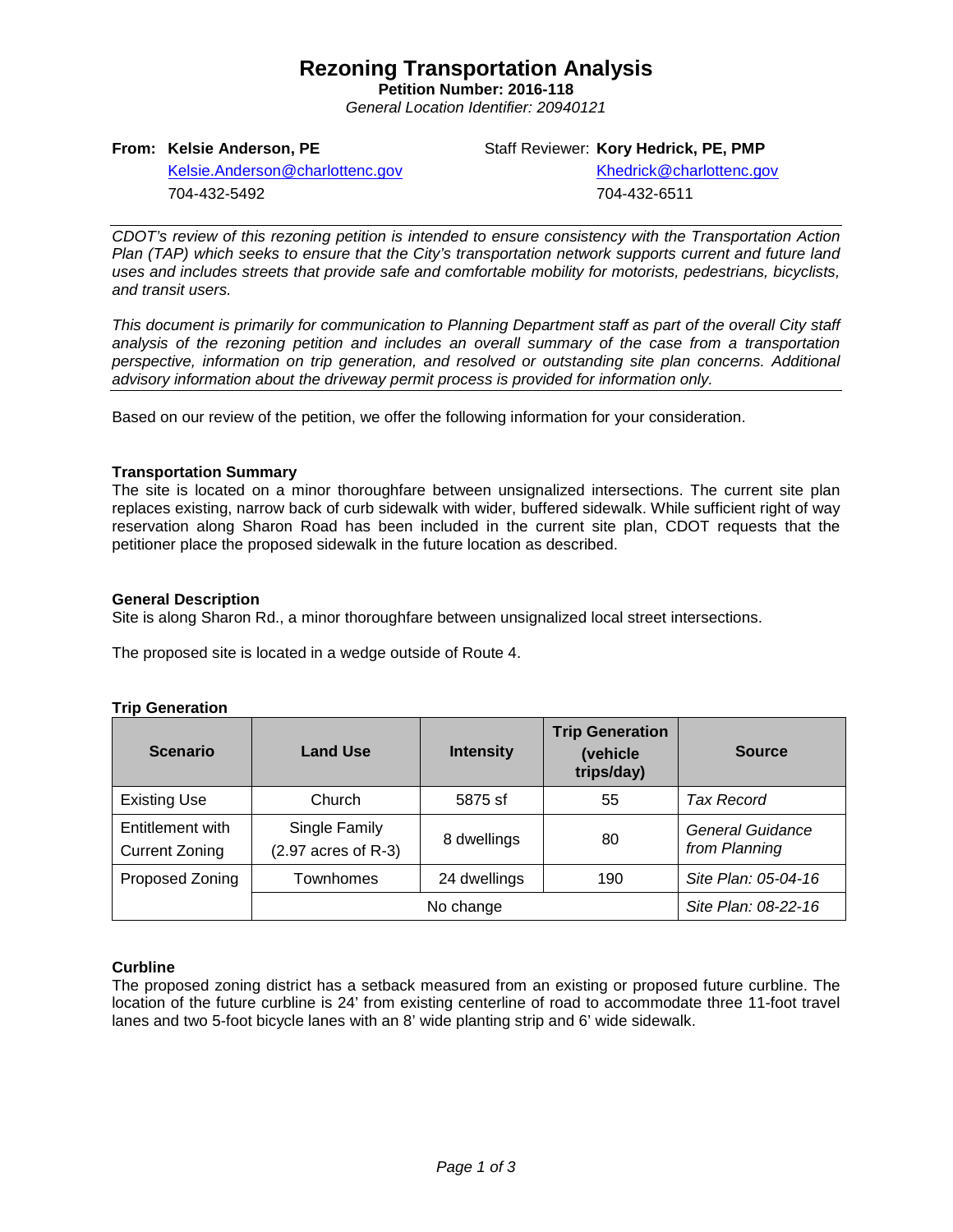## **Rezoning Transportation Analysis Petition Number: 2016-118** *General Location Identifier: 20940121*

## **Resolved Issues**

1. The petitioner should revise the site plan to add a note specifying dedication and fee simple conveyance of all rights of way to the City before the site's first building certificate of occupancy is issued. CDOT requests that the petitioner dedicate right of way at a location 2' behind proposed sidewalk.

## **Outstanding Issues**

- 1. The petitioner should revise the site plan to include planting strip and sidewalk along both sides of the east-west drive aisle.
- 2. The petitioner should revise the site plan to add a note specifying all transportation improvements will be constructed and approved before the site's first building certificate of occupancy is issued.
- 3. The petitioner should revise the site plan to show/label future curbline (24' from existing centerline to back of curb) and place sidewalk on correct future location (back of sidewalk 38' from existing centerline). Adjust planting strip width accordingly.

## **Advisory Information**

The following are requirements of the developer that must be satisfied prior to driveway permit approval. We recommend that the petitioner reflect these on the rezoning plan as-appropriate.

- 1. According to the City of Charlotte's Driveway Regulations, CDOT has the authority to regulate/approve all private street/driveway and public street connections to the right-of-way of a street under the regulatory jurisdiction of the City of Charlotte.
- 2. Adequate sight triangles must be reserved at the existing/proposed street entrance(s). Two 35' x 35' sight triangles (and two 10' x 70' sight triangles on North Carolina Department of Transportation on NCDOT maintained streets) are required for the entrance(s) to meet requirements. All proposed trees, berms, walls, fences, and/or identification signs must not interfere with sight distance at the entrance(s). Such items should be identified on the site plan.
- 3. The proposed driveway connection(s) to public streets will require a driveway permit(s) to be submitted to CDOT (and the North Carolina Department of Transportation on NCDOT maintained streets) for review and approval. The exact driveway location(s) and type/width of the driveway(s) will be determined by CDOT during the driveway permit process. The locations of the driveway(s) shown on the site plan are subject to change in order to align with driveway(s) on the opposite side of the street and comply with City Driveway Regulations and the City Tree Ordinance.
- 4. All proposed commercial driveway connections to a future public street will require a driveway permit to be submitted to CDOT for review and approval.
- 5. Any fence or wall constructed along or adjacent to any sidewalk or street right-of-way requires a certificate issued by CDOT.
- 6. A Right-of-Way Encroachment Agreement is required for the installation of any non-standard item(s) (irrigation systems, decorative concrete pavement, brick pavers, etc.) within a proposed/existing City maintained street right-of-way by a private individual, group, business, or homeowner's/business association. An encroachment agreement must be approved by CDOT prior to the construction/installation of the non-standard item(s). Contact CDOT for additional information concerning cost, submittal, and liability insurance coverage requirements.